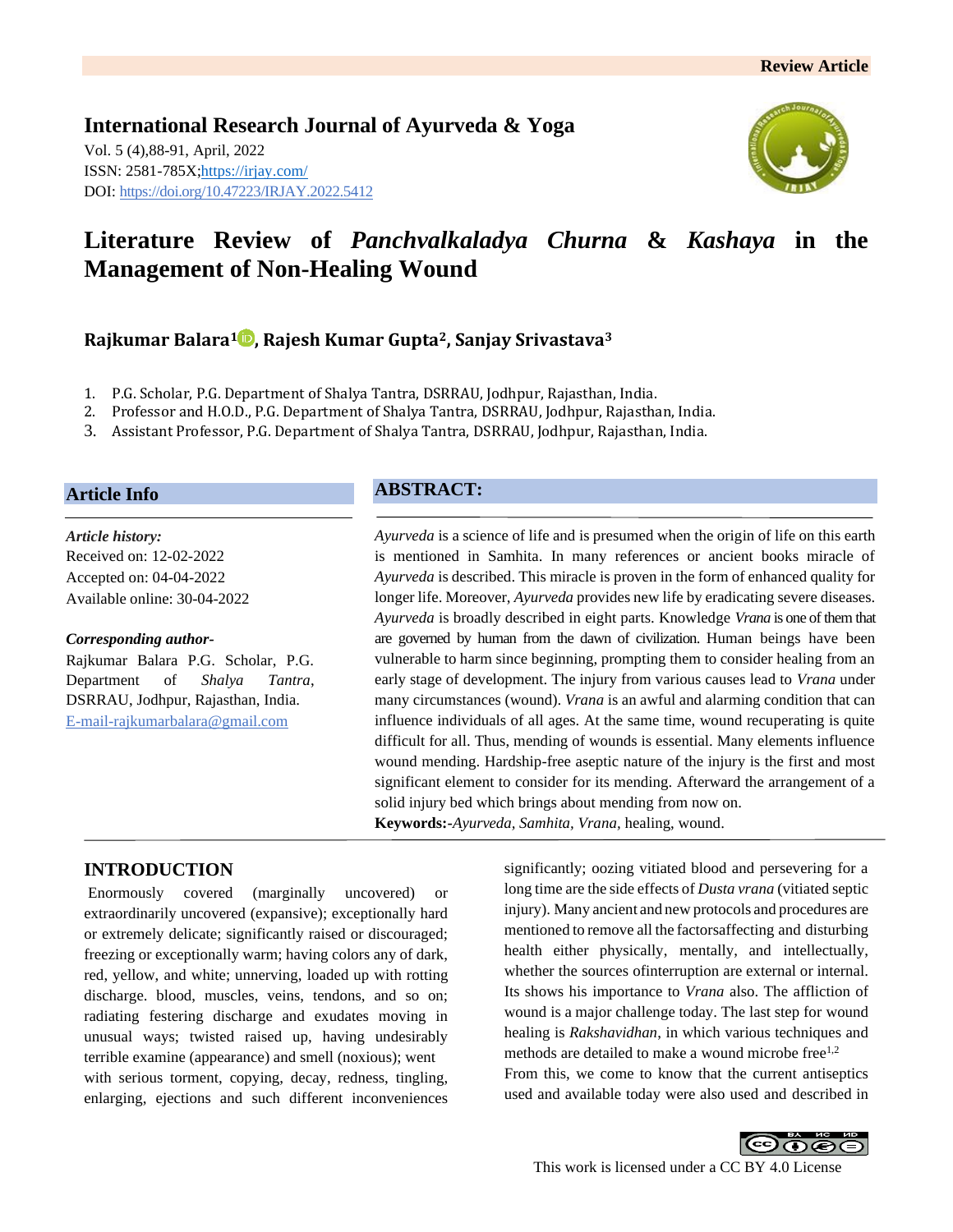that time also. And as we know, *Ayurveda* is the oldest and heritage (incredible) science of health. Modern science and management skills are new and widely used, but the same is discovered from the old science i.e., *Ayurveda*. And the idea, discovery & development of antisepticsare also taken from *Ayurveda* science, from the time of *Acharya Sushruta.* The only difference between those ancient and today's antiseptics is only of preparation, preservation, and formulation. We get many references that show that *Vrana* can be correlated with wound<sup>6</sup>.

*Vrana* is simply the destruction of continuity of body tissues, resulting in the change of appearance of the body, ending with its remaining in the scene for the whole life. it can be either originated itself, by any injury, or created by oneself. A wound is defined as a disruption of the body's tissue integrity and function. The type, cause, and depth of the wound, as well as whether or not other structures beyond the skin (dermis) are involved, determine the overall treatment. Examining, cleaning, and closing the wound are all steps in the treatment of recent lacerations<sup>3</sup>. The line of treatment for *Vrana* is *Shodhan* and *Ropan*. *Shodhan* refers to the cleaning of wounds and *Ropan* to healing. However, there are many factors responsible for delayed healing which includes dead tissues, insufficient blood supply, protein deficiency, the diseases like diabetes mellitus, tuberculosis, etc. But microbe's production or contamination is the most common and important one<sup>4</sup>.

#### **MATERIALS AND METHODS**

- 1. To stop further complications every wound must be incised drained and managed properly by *Shodhan* procedure followed by *Ropan* on time so that the healing process easily can be done.
- 2. Modern science and *Ayurved* have got so many remedies to manage the *Vrana. Acharya Sushrut* describes *Shashtiupakrama* in the management of *Vrana* as well.
- 3. Acharya sushrut has told seven basic principles for the treatment of `*Vranshotha'*and *Vrana.* According to this *Shloka* after incision and drainage, it is important to purify the woundfor healing. It enhances the healing of wounds with minimum complications.
- 4. *Shodhan* is a primary approach for the management of *Vrana*. The concept of wound bed preparation is in popularity for over two decades. While in *Ayurved* this concept has been described by *Acharya Sushrut* and other *Acharya* in *Shashtiupakrama* as *Shodhan.*
- 5. The concept of wound bed preparation aids wound healing. Coagulation, inflammation, proliferation, and re-modeling

are all part of the wound healing process, but not all wounds follow this complex concept.

- 6. The primary concept of wound bed preparation is to evaluate all barriers required for the healing process. The idea of wound bed preparation and *Shodhan* is to produce a well-vascularized stable wound bed by maintaining an optimal wound healing environment that makes it free from microbes. So, the plan for *Shodhan Ropan karma* is described by *Acharyas* one after the other*.*
- 7. Many healing agents are described by modern science and *Ayurveda* as internal and external medication and most of the drugs serve only removal of slough debris and to prevent bacterial growth<sup>3,4,6</sup>.

#### **DRUG REVIEW:-**

The reference of *Shodhan Kashay* in *Vrana* is mentioned in *Chakradutta* as – In the preparation of *Panchvalkaladhya Churna* 3 different *Prakshep Dravyas* are mentioned. All the drugs shown in Table 1 are *Shodhan & Ropana* in nature

#### **DISCUSSION**

Wound defilement is portrayed as the presence of reproducing miniature living beings inside a physical issue with a resulting host response that prompts conceded repairing. Thusly, it is fundamental that infection is seen when could truly be anticipated. The side effects and signs of adjacent defilement are redness (erythema), warmth, extending, anguish, and loss of limit. Foul fragrance and release could go with this. Eventually, the close by bacterial weight will augment further and end up being essentially spread achieving sepsis, which while conceivably not restored could progress to septicemia and multi-organ disappointment. In setting to India, the appropriate depictions of wound thought have been unmistakably explained in the three remarkable organizations (*Brahatrayi*) of *Ayurveda* viz. *Charaka Samhita*, *Sushruta Samhita* and *Astanga Sangraha*. These records portray *Vrana* (various types of wounds) yet they similarly present their deliberate request close by their organization including different central and close by meds and plans. *Sushruta*, the father of Indian operation in 1000 BC has made sense of the possibility of *Vrana<sup>1</sup>* . He did not simply give a multifaceted portrayal of various types of wounds, at this point also presented an enchanting etiopathogenesis of wounds close by their organization. Sixty unmistakable methods for the organization of wounds close by different local meds, which he had used as neighborhood contenders for reestablishing them, have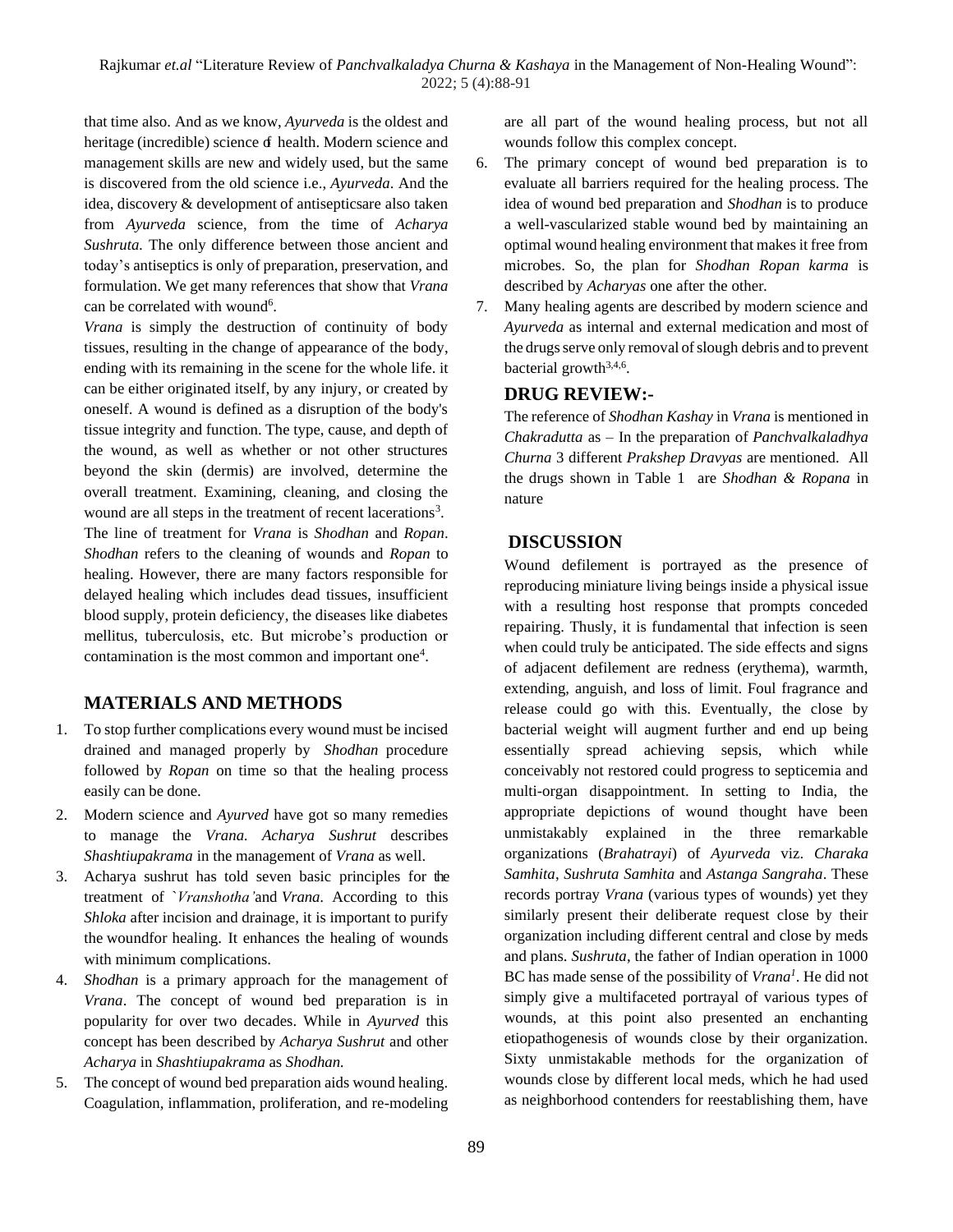been portrayed. His techniques are completely named *Vrana Shodhana* and *Vrana Ropana<sup>4</sup>* . He upheld the external utilization of various drugs under these characterizations. One among them is the *Nyagrodhadi Varga* referred to in *Vrana Ropana Kashaya* which joins *Panchavalkala*. Clinically, *Panchavalkala* for instance assembling of barks of five trees - *Vasa* (Ficus bengalensis L.), *Ashwatha* (Ficus religiosa L.), *Udumbara* (Ficus glomerata Roxb.), *Plaksha* (Ficus lacor Buch-Ham.), *Parish* (Thespesia populenea Soland. ex corea.), is seen as astoundingly suitable in controlling injury defilement when used somewhat in different constructions, which suggests its movement on *Vrana Shodhana* too 7,3. Recollecting this, in the ebb and flow audit, the effect of *Panchavalkala* cream over injury debridement with exceptional reference to wound infection and the microbial weight was evaluated to exhibit its reasonability on *Vrana Shodhana<sup>7</sup>*,6 .

### **RESULT**

For the treatment of wounds, *Sushruta* alluded to sixty measures. *Panchavalkal* is a mix of five flavors with properties like *Shodhana* (wound cleaning) and *Ropana* (wound recuperation). *Kashaya rasa* (astringent) is prevalent in both individual and consolidated drugs and is valuable in the treatment of *Vrana* (wounds) as well as *Shotha* (aggravations). The investigation of wound recovery is advancing rapidly, particularly due to new therapeutic approaches. Certain components that affect wound recovering join bacterial illness, entire some in sufficiency, drugs, site of the injury, etc, all consistent wounds in her entrance contain organisms, and the course of wound patching can regardless occur in their presence. It is, consequently not the presence of microscopic organisms yet rather their correspondence with the host that concludes the living creatures' impact on steady injury retouching. Nevertheless, the overall number of smaller than usual animals and their pathogenicity, in the mix with have response and factors, for instance, immunodeficiency, which direct whether a continuous physical issue becomes tainted or gives signs of deferred patching.

#### **CONCLUSION**

According to *Guna Karma*, *Nyagrodha* (Ficus bengalensis Linn.) have properties of *Varnya*, *Visarpadaahagna*, *Yonidoshhruta*, *Vyanga naashanama*, *Raktapittavinashana*. *Udumbar* (Ficus glomerata Roxb.) has properties of *Vranashodhana*, *Ropana*, and *Raktapittaghna*. *Ashvathha* (Ficus religiosa Linn.) has the properties of *Varnya*, *Yonivishodhana*, and *Raktadaaha* *shaman*. *Plaksha* (ficuslacor Buch-ham.) and *Parish* (Thespesia populnea Soland. Ex Correa) shows properties of *Vranayonigadaapaha*, *Raktapittahruta*, *Raktadoshahara*, *Murcha*-*pralaapbhramanaashana*. In conventional terms, it will in general be explained that *Katu*, *Tikta*, *Kashaya Rasa*, *Laghu*, *Ruksha*, *Teekshna Guna*, *Ushna Veerya*, *Katu Vipaka*, and *Kaphapittaghna* properties of medications are trustworthy to break the Samprapti of infections<sup>4</sup>. As a differentiated and current view, Panchavalkala with phytochemically wins in phenolic bundle parts like tannins, and flavonoids which are obligated for its eminent activities microorganism free, moderating, resistant modulators, cell support, antibacterial, antimicrobial, and wound purifying as well as recovering, astringent properties.

## **Acknowledgements:- Nil Conflict of Interest – None Source of Finance & Support - Nil**

#### **REFRENCES**

1. Shastry AD edited. Sushruta samhita. Nidana sthana, adhyaay 13, shloka No-38. 15th edition, Chowkambha Sanskrit Bhavan, Varanasi 2005.pp.287.

2. Tripathi B. Astanga Hrydayam. Uttarsthana, Chapter-31, Shloka-5. edition and reprint 2007, Chowkamba Sanskrit prakashana,2007.pp.1113.

3.Paradkar B vidya edited. Astang hrudayam with Sarvangasundari of Arunadatta and Ayurvedarasayana of Hemadri commentary. Uttarasthana, chapter-31, shloka no-5. Edition publication Krishnadas academy, Varanasi.2000.pp.888.

4. Sharma A. Sushruta Samhita. Sharirasthana adhyaay 2/33, Chaukhamba Prakashana, Varanasi, 2008, Page no. 21.

5.Tripathi B. Charaka samhita. Chikitsasthana adhyaay30/8, Chaukhamba Prakashana, Varanasi, 2008.pp. 1009.

6.Tripathi B, Sushruta Samhita, Sutra Sthana. Mishrakamadhyayam 37/22. In: Acharya VJ, editor. reprint ed. Varanasi: Chaukhambha Orientalia; 2009.pp. 162.

7. Mishra SB Bhavprakasha, Poorva Khanda. Mishraprakaranam, 6/202. Varanasi: Chaukhambha Sanskrit Bhawan; 2012. pp. 189.

**How to cite this article:** Balara R, Gupta RK, Srivastava S "Literature Review Of Panchvalkaladya Churna & Kashaya In The Management Of Non-Healing Wound" IRJAY.[online]2022;5(4);88-91. Available from: [https://irjay.com](https://irjay.com/)

DOI: https://doi.org/10.47223/IRJAY.2022.5412